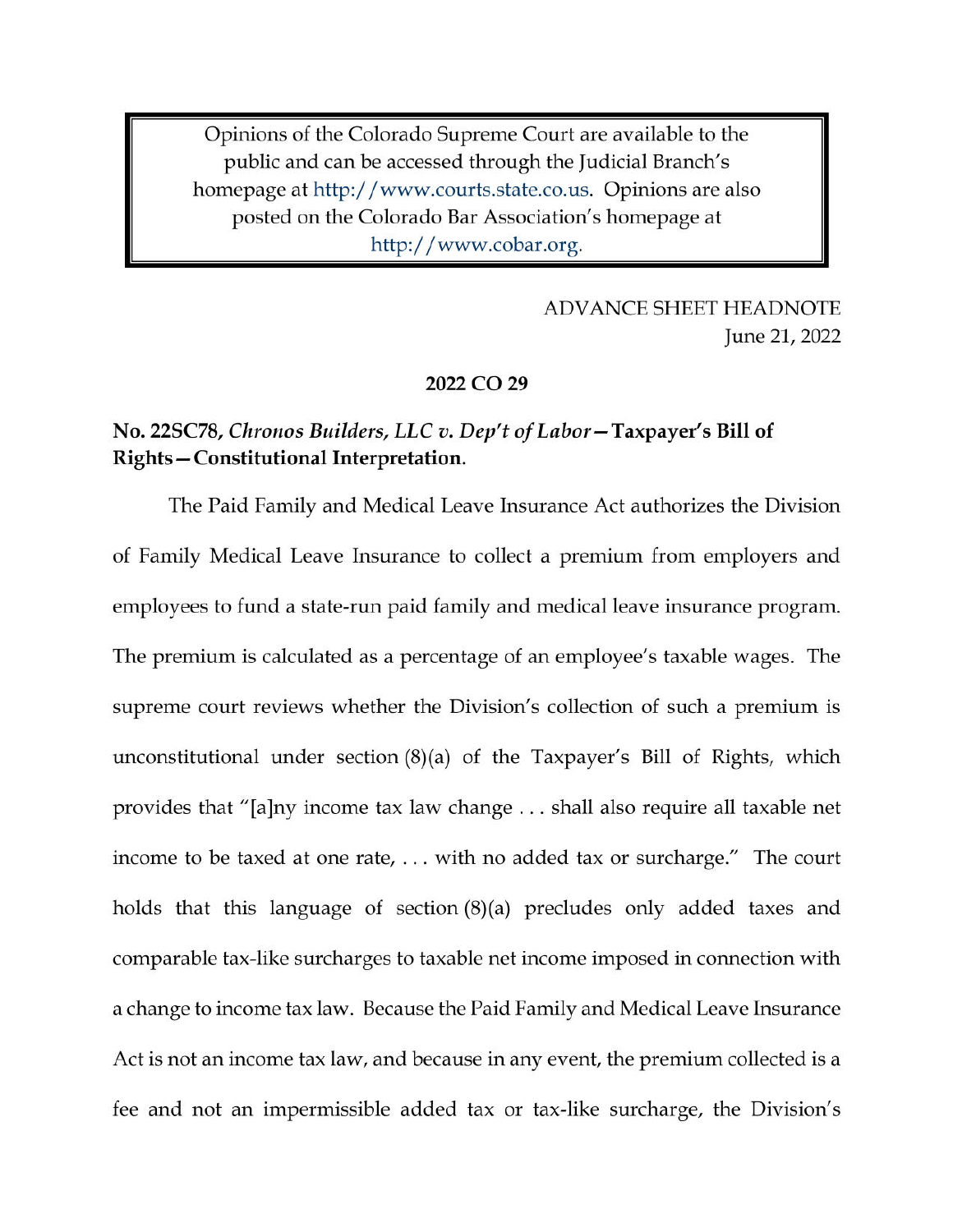collection of the premium does not violate section (8)(a). Accordingly, the court affirms the district court's order granting a motion to dismiss for failure to state a claim.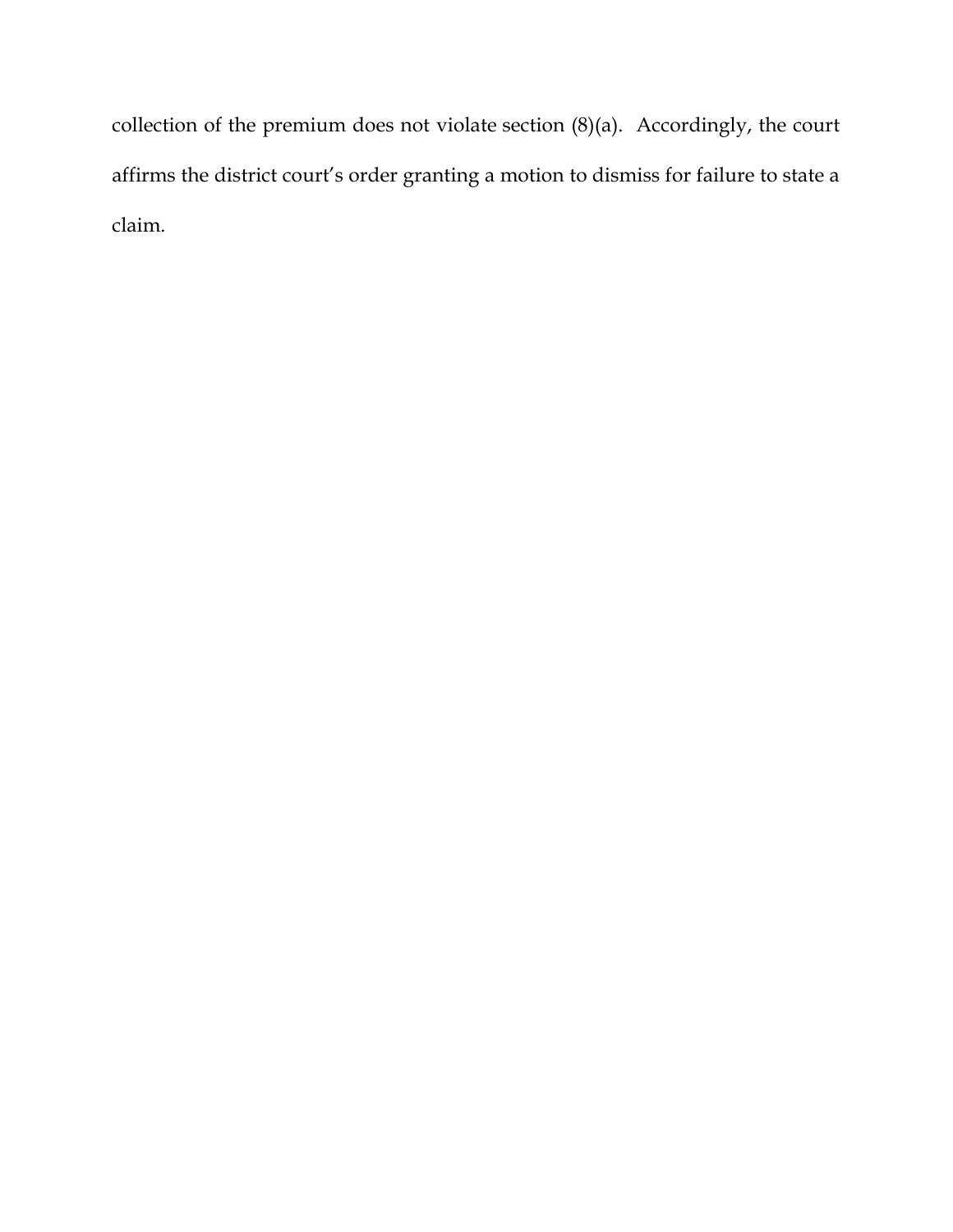### **The Supreme Court of the State of Colorado**

2 East 14th Avenue • Denver, Colorado 80203

### **2022 CO 29**

### **Supreme Court Case No. 22SC78**

*C.A.R. 50 Certiorari to the Colorado Court of Appeals* Court of Appeals Case No. 22CA91 District Court, City and County of Denver, Case No. 21CV32203 Honorable Michael A. Martinez, Chief Judge

### **Petitioner:**

Chronos Builders, LLC,

v.

#### **Respondent:**

Department of Labor and Employment, Division of Family and Medical Leave Insurance.

# **Judgment Affirmed** *en banc* June 21, 2022

#### **Attorneys for Petitioner:**

Advance Colorado Daniel E. Burrows *Denver, Colorado*

#### **Attorneys for Respondent:**

Philip J. Weiser, Attorney General Noah C. Patterson, Assistant Solicitor General Davin W. Dahl, Senior Assistant Attorney General Shelby A. Krantz, Assistant Attorney General *Denver, Colorado*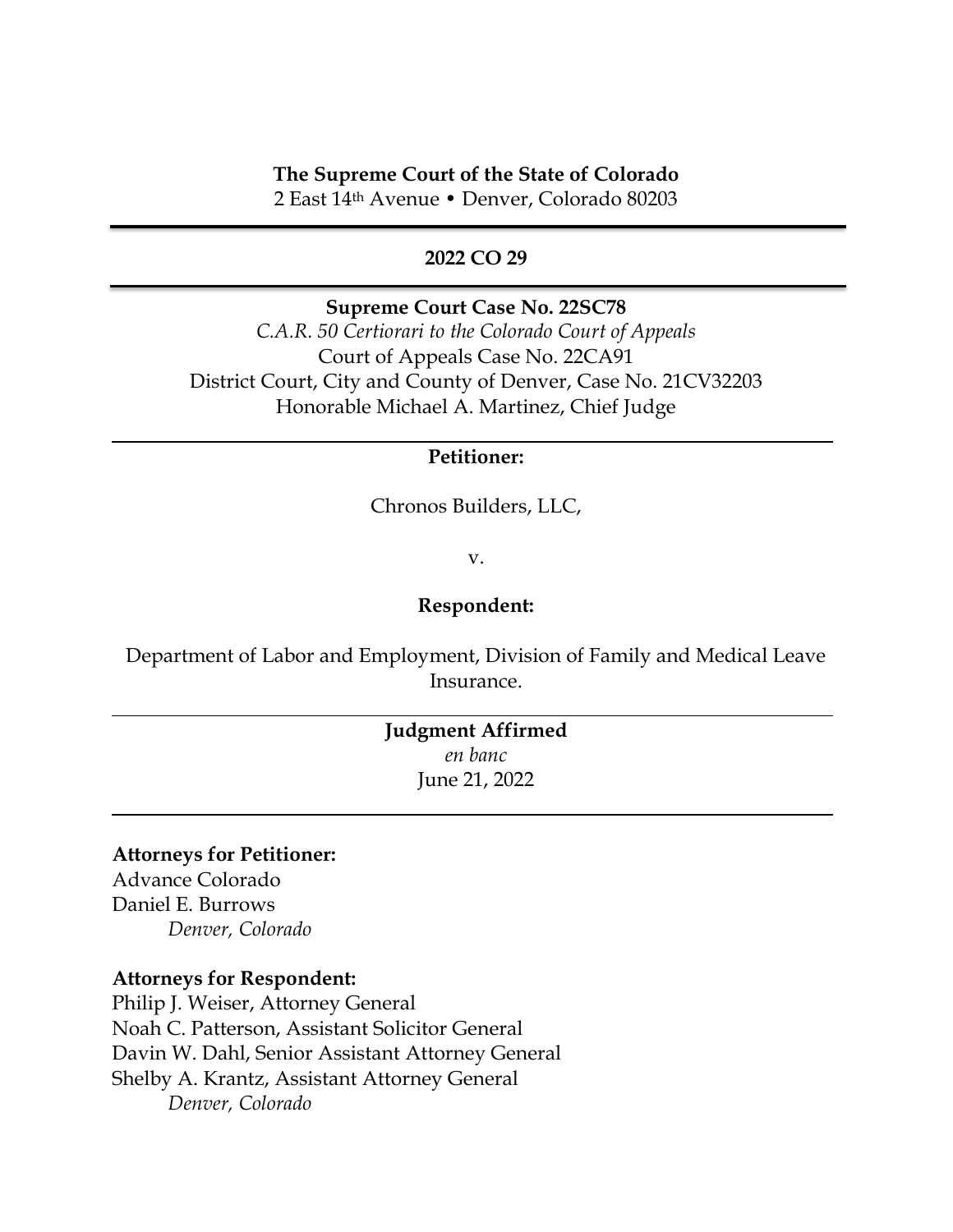# **Attorneys for Amici Curiae Good Business Colorado, Small Business Majority, and Eight Colorado Businesses:**

Tierney Lawrence, LLC Martha M. Tierney *Denver, Colorado*

## **Attorneys for Amicus Curiae Independence Institute:**

Independence Institute David B. Kopel *Denver, Colorado*

Westfall Law, LLC Richard A. Westfall *Denver, Colorado*

# **Attorneys for Amici Curiae Labor and Policy Organizations and Ballot Petition Filers:**

A Better Balance Natalie Petrucci *Denver, Colorado*

# **Attorneys for Amicus Curiae National Taxpayers Union Foundation:**

Tyler Martinez *Washington, District of Columbia*

**JUSTICE MÁRQUEZ** delivered the Opinion of the Court, in which **CHIEF JUSTICE BOATRIGHT**, **JUSTICE HOOD**, **JUSTICE GABRIEL**, **JUSTICE HART**, **JUSTICE SAMOUR**, and **JUSTICE BERKENKOTTER** joined.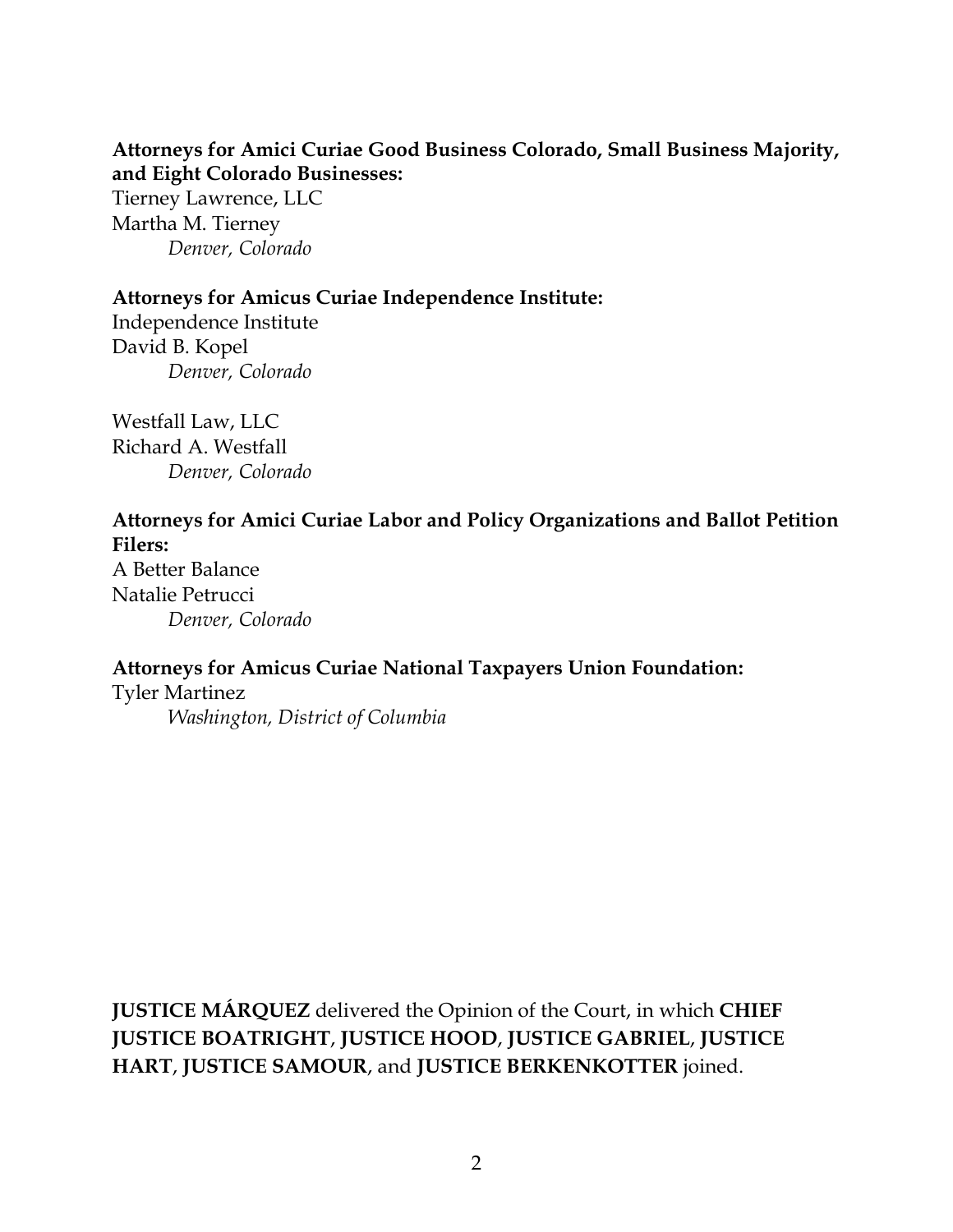JUSTICE MÁRQUEZ delivered the Opinion of the Court.

¶1 In the November 2020 election, Colorado voters approved Proposition 118, which established the Paid Family and Medical Leave Insurance Act ("the Act"). The Act created an enterprise called the Division of Family and Medical Leave Insurance ("the Division") and authorized the Division to collect a premium from employers and employees (calculated as a percentage of the employee's taxable wages) to fund a state-run paid family and medical leave insurance program.

¶2 This case concerns whether the Division's collection of premiums under the Act violates section (8)(a) of the Taxpayer's Bill of Rights ("TABOR"), which provides, as relevant here, that "[a]ny income tax law change . . . shall also require all taxable net income to be taxed at one rate, . . . with no added tax or surcharge." Colo. Const. art. X, § 20(8)(a). Specifically, we are asked to determine whether the premium is an unconstitutional "added tax or surcharge" on income that is not "taxed at one rate." And, if so, we are asked whether the Act's funding mechanism is severable from the rest of the Act.

¶3 We granted certiorari review under C.A.R. 50. We conclude that the premium collected by the Division does not implicate section (8)(a) because the relevant provision of that section concerns changes to "income tax law." The Act, a family and medical leave law, is not an income tax law or a change to such a law. Moreover, the premium collected pursuant to the Act is a fee used to fund specific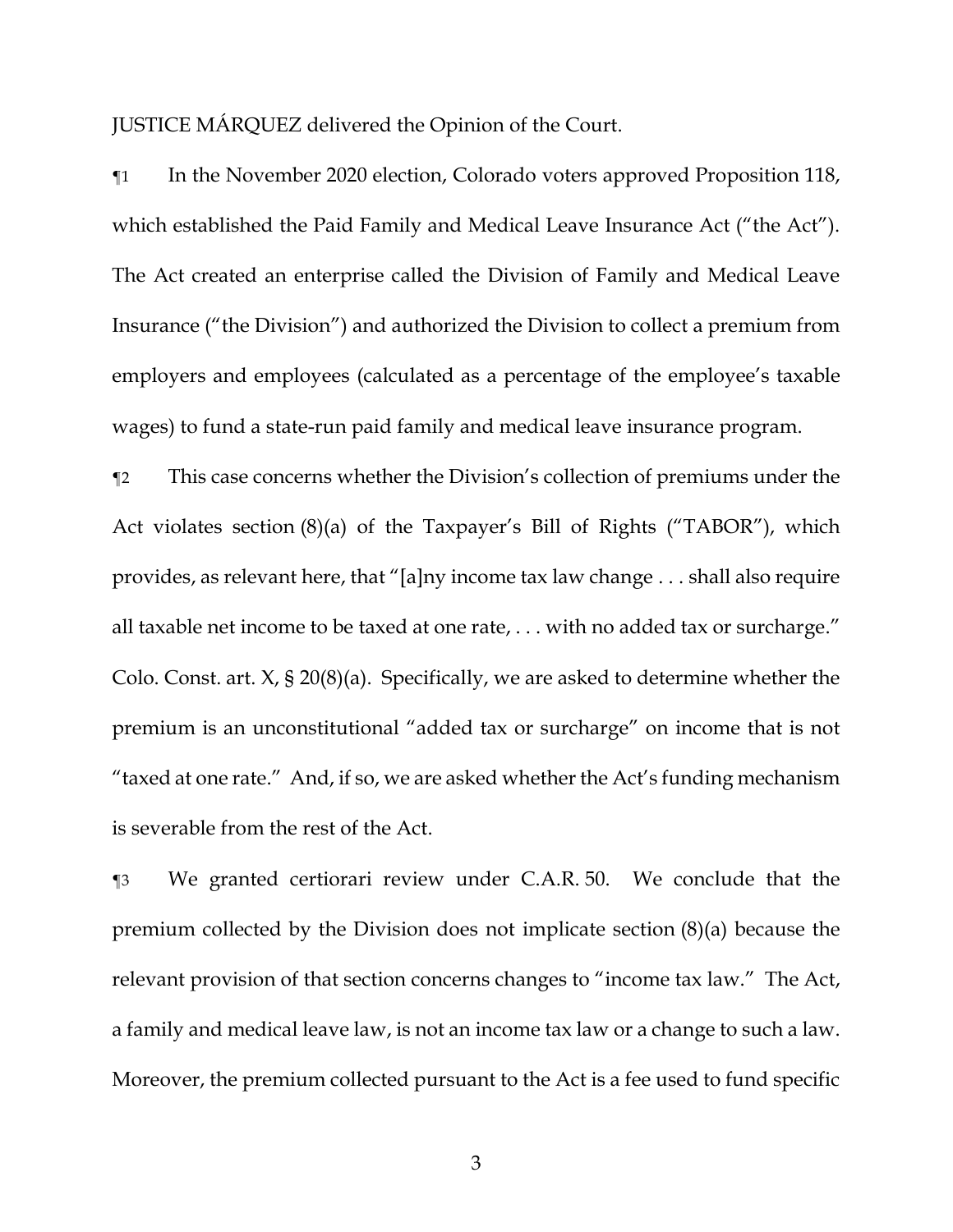services, rather than a tax or comparable surcharge collected to defray general government expenses. We therefore hold that the Act does not violate section (8)(a). Accordingly, we affirm the judgment of the district court.

## **I. Proposition 118: The Paid Family and Medical Leave Insurance Act**

¶4 Before the passage of Proposition 118 in the November 2020 election, federal and state law provided minimal leave requirements for Colorado businesses. The federal Family and Medical Leave Act allows eligible employees to take up to twelve weeks of unpaid leave per year under limited circumstances. 29 U.S.C. § 2612(1). Colorado law, for its part, required certain employers to provide one hour of sick leave to employees for every thirty hours worked. § 8-13.3-403, C.R.S. (2021).

¶5 Proposition 118 aimed to increase paid leave opportunities and provide job protections for employees who take family or medical leave. *See* Legis. Council, Colo. Gen. Assemb., Rsch. Pub. No. 748-1, *2020 State Ballot Information Booklet* 53 (2020). Specifically, Proposition 118 established the Act, which created a paid family and medical leave insurance program to provide "a necessary safety net for all Colorado workers when they have personal or family caregiving needs." § 8-13.3-502(3), C.R.S. (2021). The Act created the Division, a statewide paid family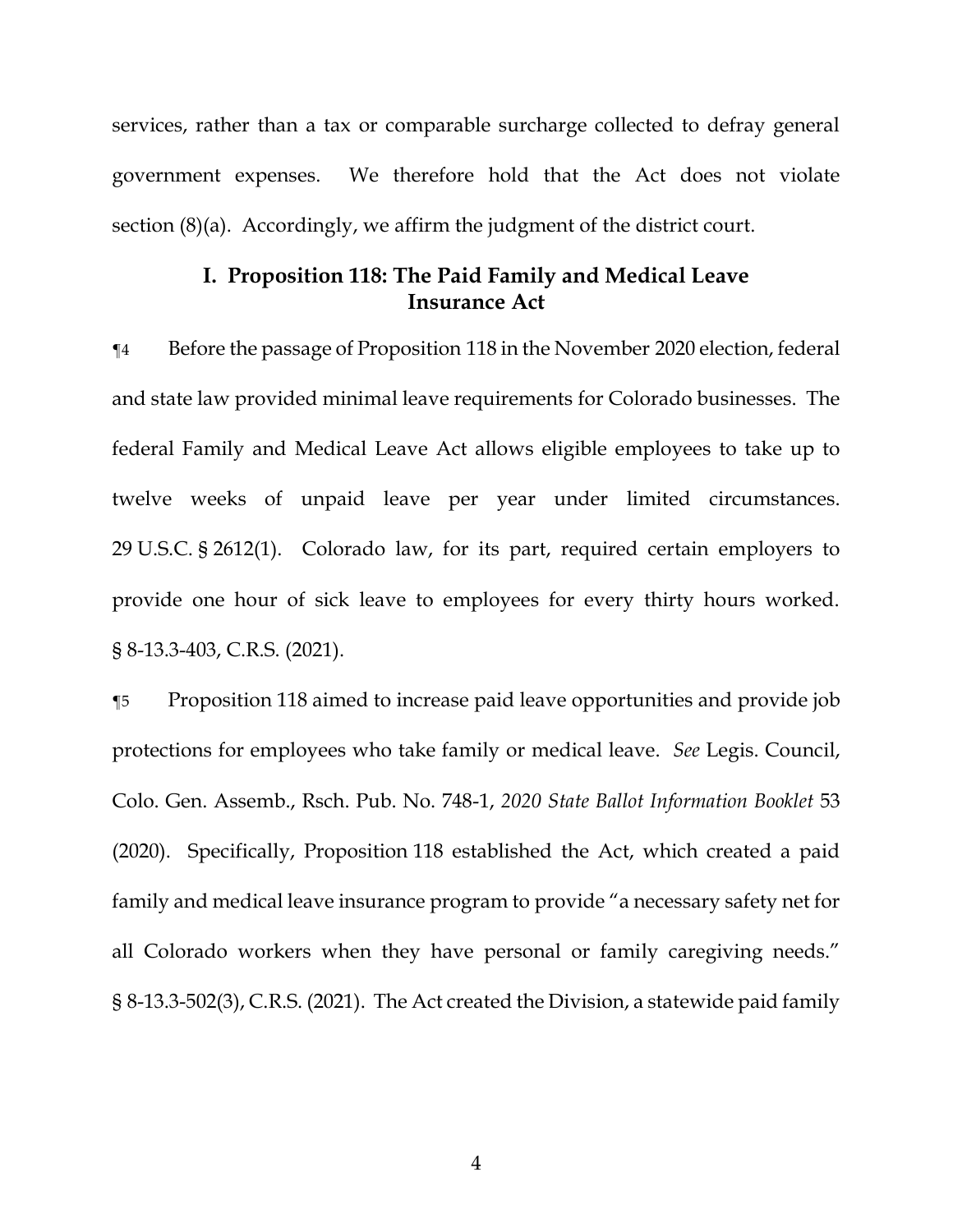and medical leave insurance enterprise,<sup>1</sup> to administer the program. §§ 8-13.3-502(4), -508(1), C.R.S. (2021). Under the Act, a covered employee has a right to take paid family and medical leave, and to receive family and medical leave insurance benefits while taking such leave, if the employee:

- Because of birth, adoption or placement through foster care, is caring for a new child during the first year after the birth, adoption or placement of that child;
- Is caring for a family member with a serious health condition;
- Has a serious health condition;
- Because of any qualifying exigency leave;
- Has a need for safe leave.

# § 8-13.3-504(2), C.R.S. (2021).

¶6 The Act requires employers to provide medical and family insurance to their employees. Employers can do so by obtaining coverage under a public insurance option created by the Division or under a private plan that provides the "same rights, protections and benefits" as the public option. § 8-13.3-521(1), C.R.S. (2021). If employers opt not to obtain private coverage, the Division is authorized to collect "premiums" from employers and employees starting in January 2023 to

<sup>1</sup> Under TABOR, an enterprise is "a government-owned business authorized to issue its own revenue bonds and receiving under 10% of annual revenue in grants from all Colorado state and local governments combined." Colo. Const. art. X,  $\S 20(2)(d)$ .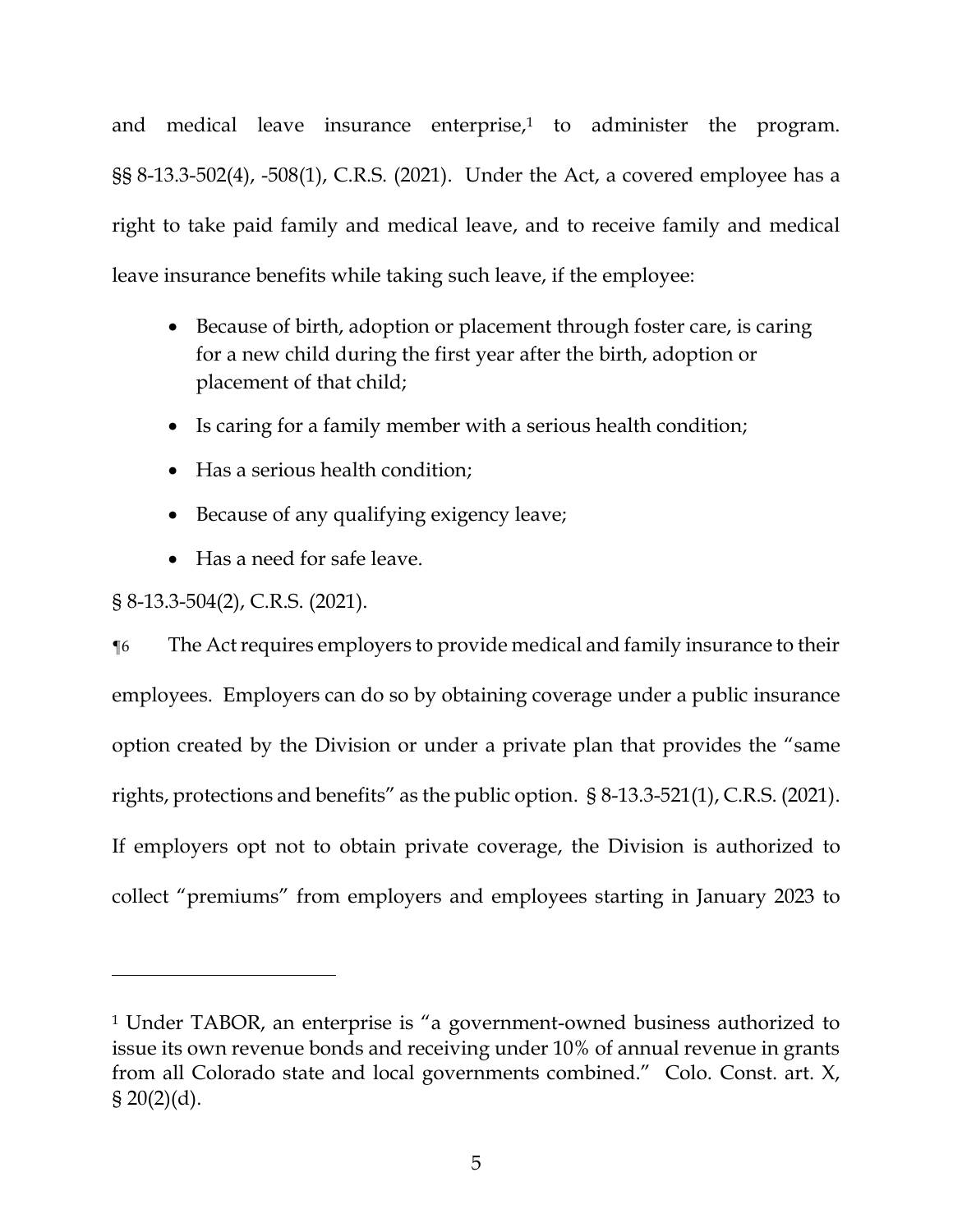finance the "pay[ment of] family and medical leave insurance benefits and associated administrative and program costs." § 8-13.3-502(4)(b). The Act expressly characterizes premiums as "fees and not taxes." § 8-13.3-507(7), C.R.S. (2021).

¶7 Premiums are calculated as a percentage of an employee's taxable wages to ensure that the funding collected can adequately support the cost of providing wage-replacement benefits. For the first two years of the program, premiums are set at 0.9% of employee wages. § 8-13.3-507(3)(a). In subsequent years, the premiums can be raised but may not exceed 1.2% of employee wages. § 8-13.3-507(3)(b). The portion of the premium employers must pay varies based on how many individuals they employ. Employers with nine or fewer employees must only pay 50% of the premium required for an employee and may deduct up to that amount from that employee's wages. § 8-13.3-507(5). Employers with ten or more employees, on the other hand, must pay the full premium but may deduct up to 50% of the premium from an employee's wages. *Id.* Employees are responsible for up to 50% of the premium depending on their employer's contribution.*<sup>2</sup>* 

<sup>2</sup> The Act also contains certain exemptions. For example, the Act does not require self-employed individuals to participate in the program, though they can elect to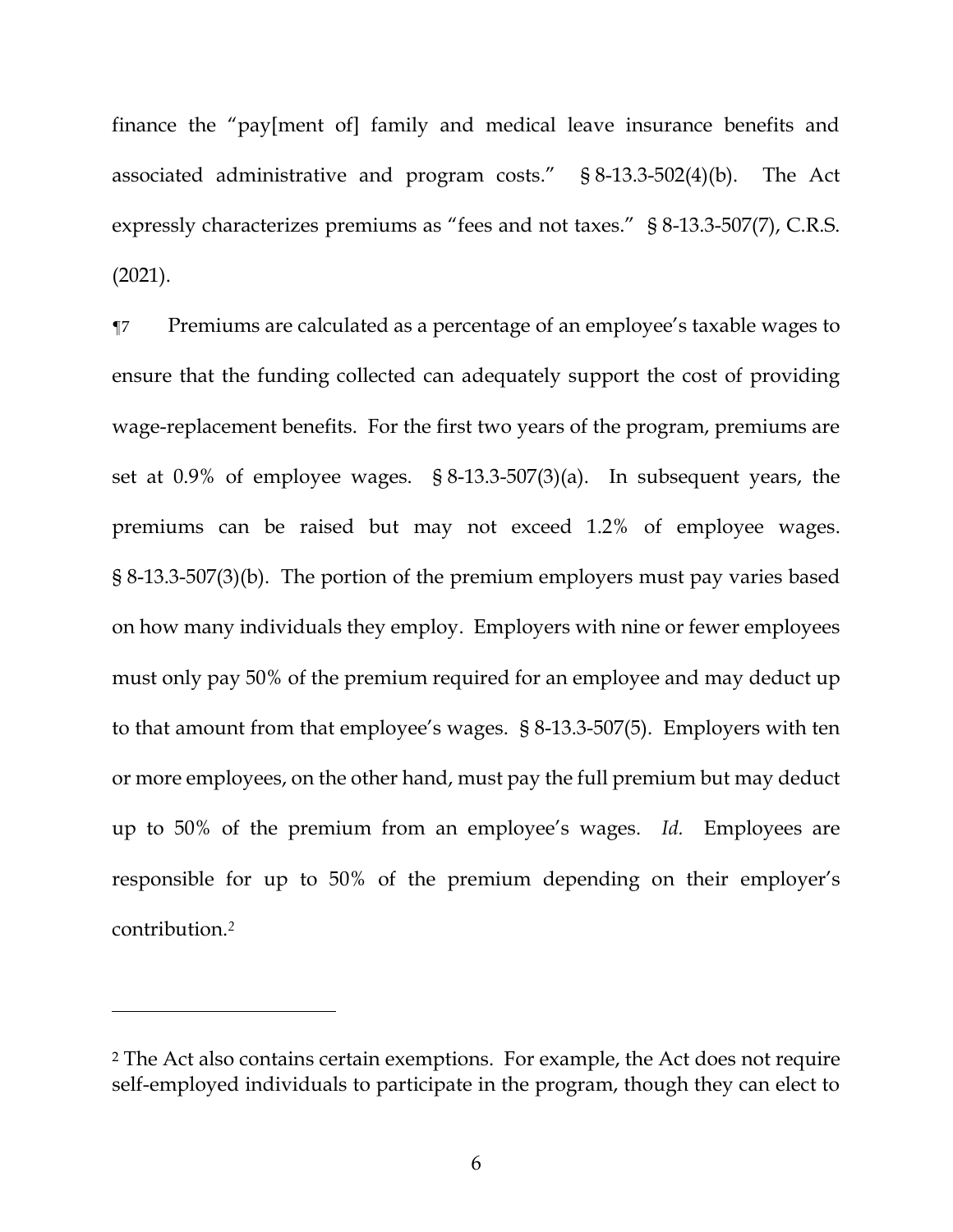¶8 All premiums collected by the Division are held in the Family and Medical Leave Insurance Fund in the State Treasury. § 8-13.3-518(1), C.R.S. (2021). Money in the fund can be used only to (1) pay revenue bonds or loans to the program, (2) reimburse employers who pay benefits directly to employees, (3) pay benefits, and (4) administer the program. *Id.* Any remaining money at the end of the fiscal year remains in the fund and does not revert to the general fund. *Id.* 

#### **II. Facts and Procedural History**

¶9 Petitioner Chronos Builders, LLC ("Chronos") is a custom home builder based in Grand Junction, Colorado. Chronos employs fewer than ten employees. In July 2021, Chronos sued the Division, arguing that the collection of premiums was unconstitutional under section  $(8)(a)$  of TABOR.<sup>3</sup> As relevant here, that section provides: "Any income tax law change . . . shall also require all taxable net income to be taxed at one rate, . . . with no added tax or surcharge." Colo. Const. art.  $X$ , § 20(8)(a).

do so if they pay 50% of the premium amount. § 8-13.3-507(4)(a). Local governments are likewise allowed to decline participation, but their employees may elect to participate anyway. § 8-13.3-522(1), (2), C.R.S. (2021).

<sup>&</sup>lt;sup>3</sup> At the time it filed its complaint, Chronos employed eight persons and was considering hiring a ninth.Chronos alleged that it was hesitant to hire more than nine employees because to do so would require Chronos to have to pay a greater portion of the premiums under the Act.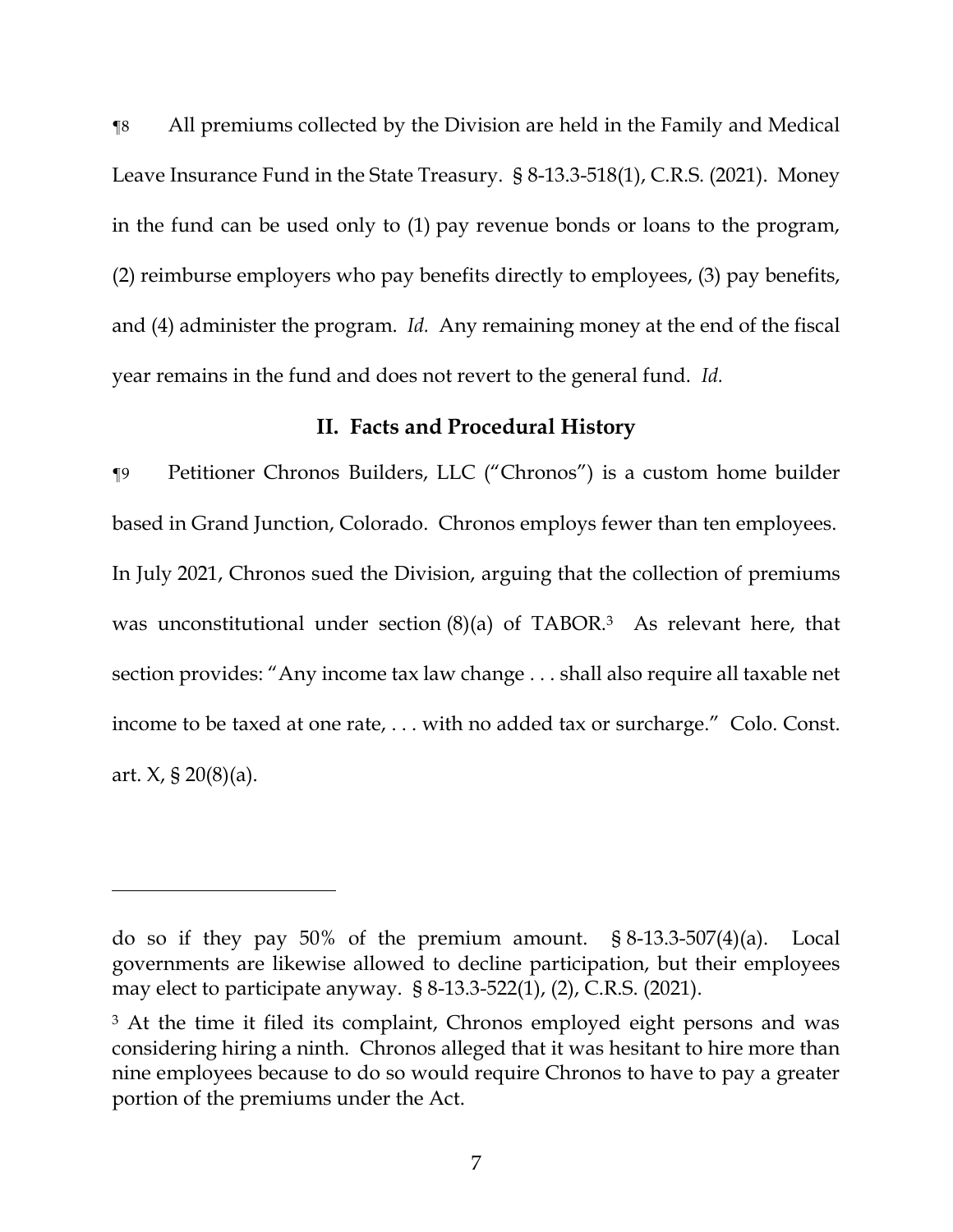¶10 Chronos contended that the premium was an unconstitutional "added tax or surcharge" on income and, alternatively, that the premium was not taxed "at one rate."It requested an injunction prohibiting the Division from collecting premiums. It also requested a declaration that the Act's funding mechanism cannot be severed from the statutory scheme and that therefore, the Act is unenforceable as a whole.

¶11 The Division moved to dismiss under C.R.C.P. 12(b)(5) for failure to state a claim, and the district court granted the motion.The court reasoned that the phrase "'[a]ny income tax law change' is a restrictive clause, introducing information necessary to the meaning of the last sentence in Section (8)(a)." Understood this way, the court determined that "[s]ection (8)(a) applies only to 'income tax law changes'" and, thus, only prohibits surcharges that pertain to changes in income tax law.Because the Act is a "family and medical leave law, not an income tax law," the court concluded that the Act's premium is not subject to section  $(8)(a)$ .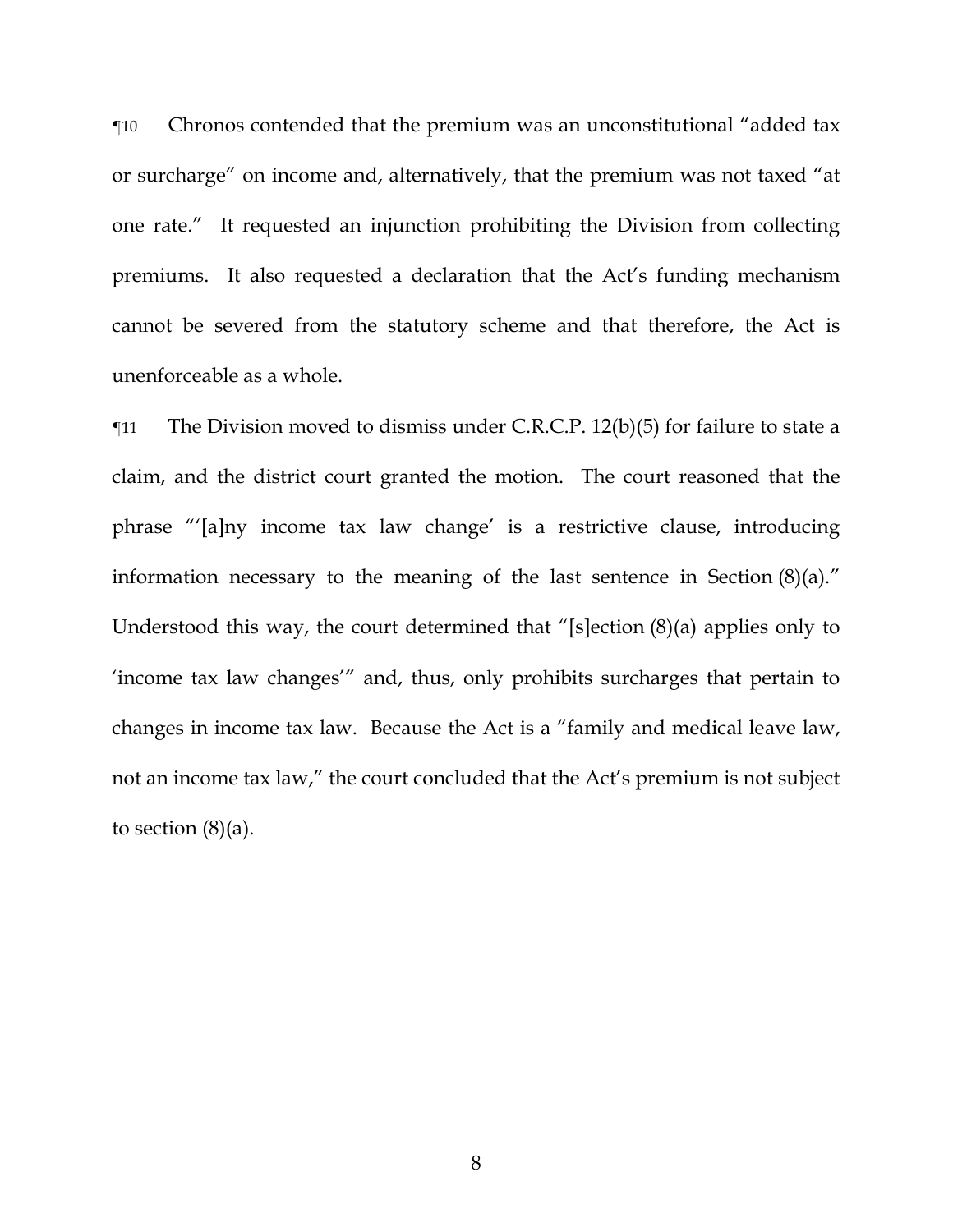¶12 Chronos filed a notice of appeal, and then Chronos and the Division jointly petitioned this court under C.A.R. 50 to review this case. We accepted jurisdiction.<sup>4</sup>

#### **III. Analysis**

### **A. Applicable Legal Standards**

¶13 This case presents a question of constitutional interpretation. When interpreting constitutional amendments, this court aims to "give effect to the electorate's intent in enacting the amendment." *Davidson v. Sandstrom*, 83 P.3d 648, 654 (Colo. 2004). We first look to "the plain language of the provision, giving terms their ordinary meanings. We may also 'consider other relevant materials such as the "Blue Book," an analysis of ballot proposals prepared by the Legislative Council.'" *In re Interrogatories on Senate Bill 21-247 Submitted by Colo. Gen. Assembly*, 2021 CO 37, ¶ 30, 488 P.3d 1008, 1018 (quoting *Lobato v. State*, 218 P.3d 358, 375 (Colo. 1996)).If the language of an amendment "is clear and unambiguous, the amendment must be enforced as written." *Sandstrom*, 83 P.3d at 654.Language is unambiguous if it is not "reasonably susceptible to more than

<sup>4</sup> We issued a writ of certiorari to review the following issue:

<sup>1.</sup> Whether the Paid Family and Medical Leave Insurance Act's premium violates Section (8)(a) of TABOR.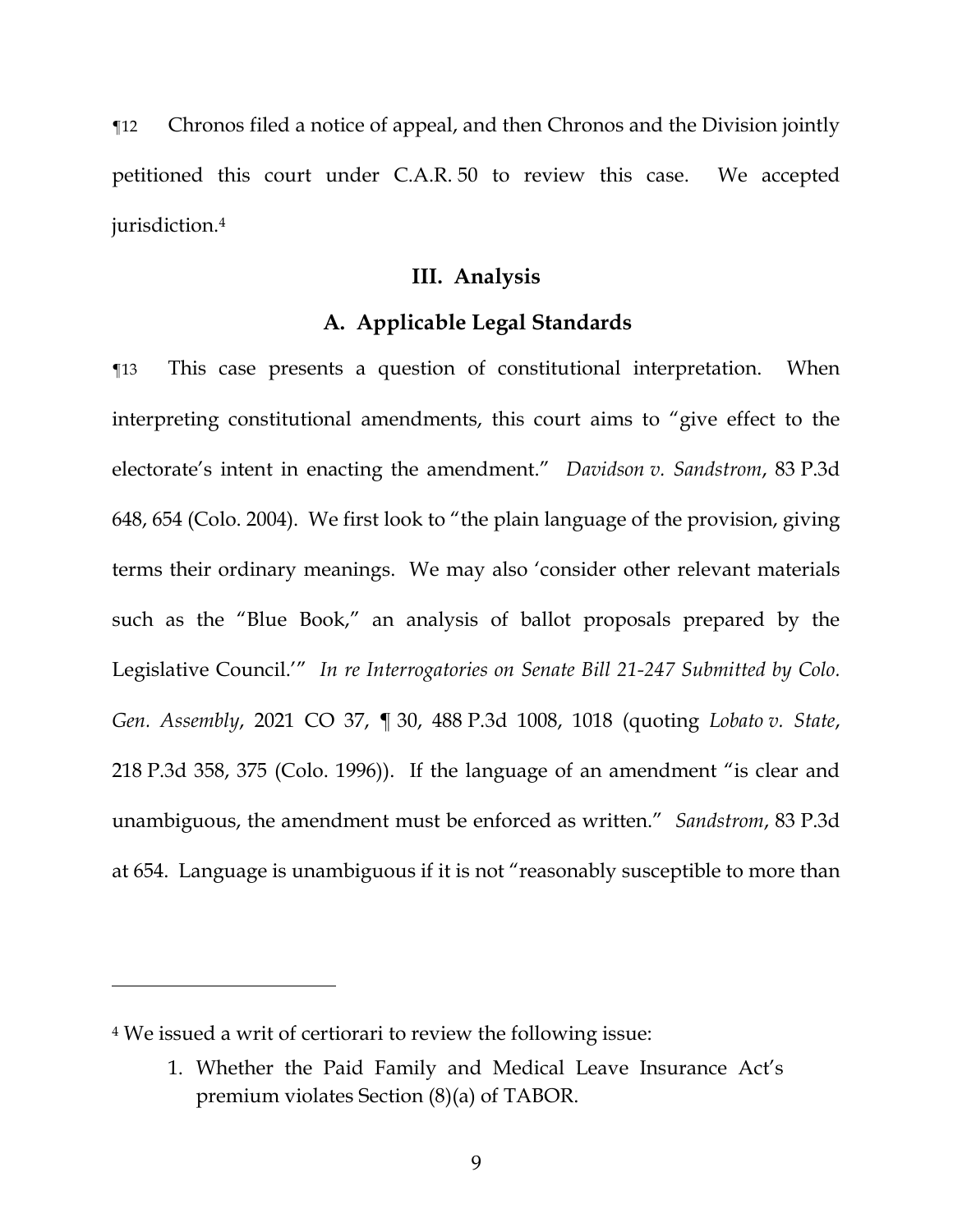one interpretation." *Id.* (quoting *Zaner v. City of Brighton*, 917 P.2d 280, 283 (Colo. 1996)).

¶14 The parties dispute the standard of review that should be applied when reviewing the constitutionality of a statute enacted through a citizen initiative. The Division argues, and the district court agreed, that the moving party has the burden of proving a statute's unconstitutionality beyond a reasonable doubt.*See Huber v. Colo. Mining Ass'n*, 264 P.3d 884, 889 (Colo. 2011) (This court "presume[s] legislative enactments, whether by the General Assembly or the electorate through initiative or referendum, to be constitutional."). Chronos, for its part, argues that the beyond-a-reasonable-doubt standard should apply only to a law passed by the legislature, not a statute passed through citizen initiatives, though it does not specify what standard should be applied in its place. In its view, the beyond-a-reasonable-doubt standard is a form of deference to the General Assembly as a co-equal branch of government, and no such deference is owed to a ballot initiative passed by Colorado voters. Because we would conclude that Chronos has not shown that the Act runs afoul of TABOR even under a less stringent preponderance-of-the-evidence standard, we need not, and do not, address this dispute.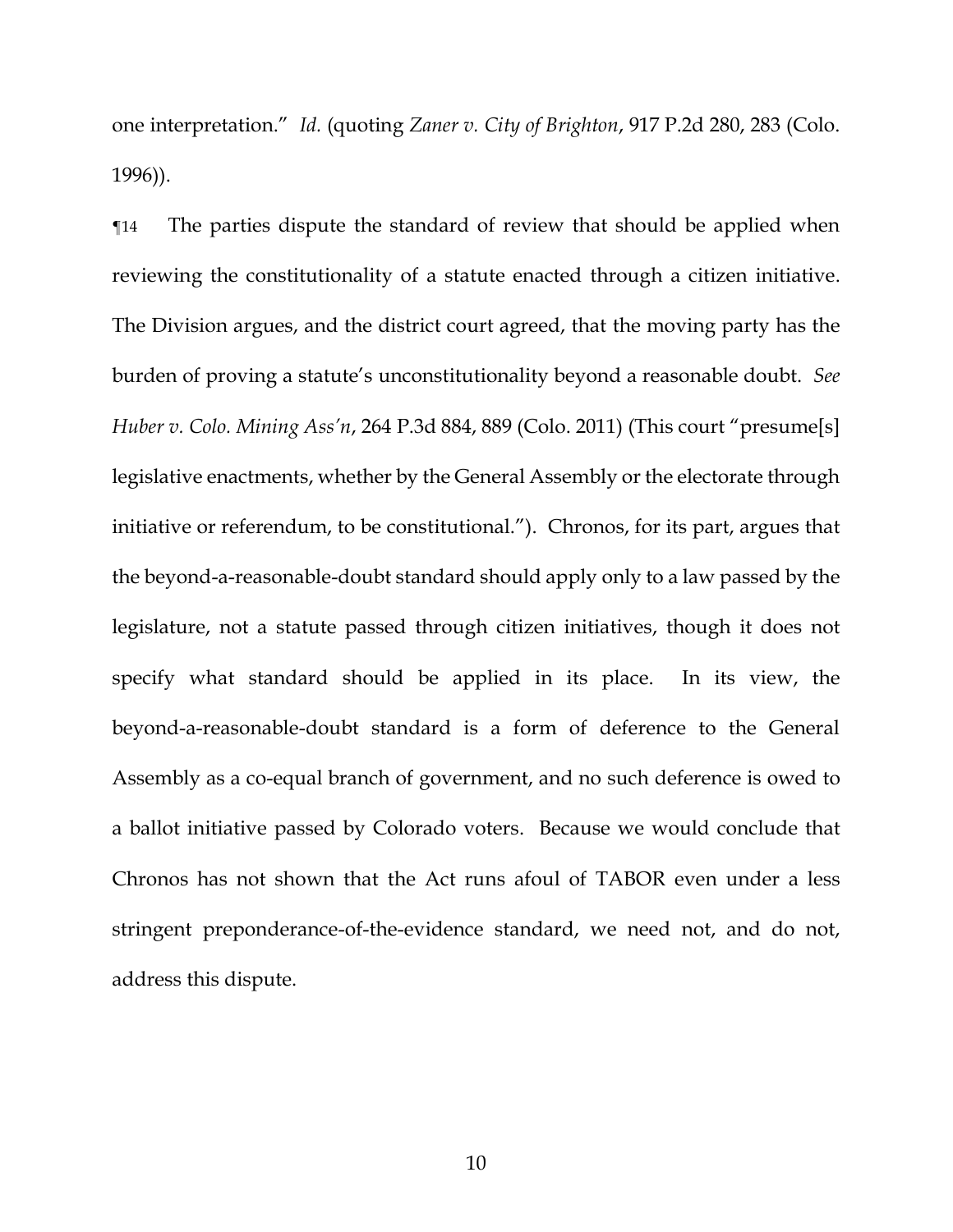#### **B. Section (8)(a) of TABOR**

¶15 Chronos contends that the premiums collected by the Division are illegal "surcharge[s]" on income under section  $(8)(a)$ . The last sentence of that section provides: "*Any income tax law change* after July 1, 1992 *shall also require all taxable net income to be taxed at one rate,* excluding refund tax credits or voter-approved tax credits, *with no added tax or surcharge*." Colo. Const. art. X, § 20(8)(a) (emphases added). In Chronos's view, the prohibition in section (8)(a) against added taxes or surcharges on taxable income also encompasses "fees that are imposed on income or otherwise measured as a function of income." Specifically, Chronos contends that because the Act's premiums are fees that are assessed as a percentage of employees' taxable wages, the Division's collection of premiums are unconstitutional surcharges that run afoul of section (8)(a). For several reasons, we are unpersuaded.

 $\gamma$  First, as the district court determined, section (8)(a) prohibits only added taxes or surcharges related to an "income tax law change." Construing words and phrases "according to the rules of grammar and common usage," *People v. Sprinkle*, 2021 CO 60, ¶ 22, 489 P.3d 1242, 1246, the phrase "[a]ny income tax law change" is the subject of the sentence. The concluding phrase "with no added tax or surcharge" is not unrestricted; instead, it is a prepositional phrase that modifies the subject. Simply put, "with no added tax or surcharge" refers to added taxes or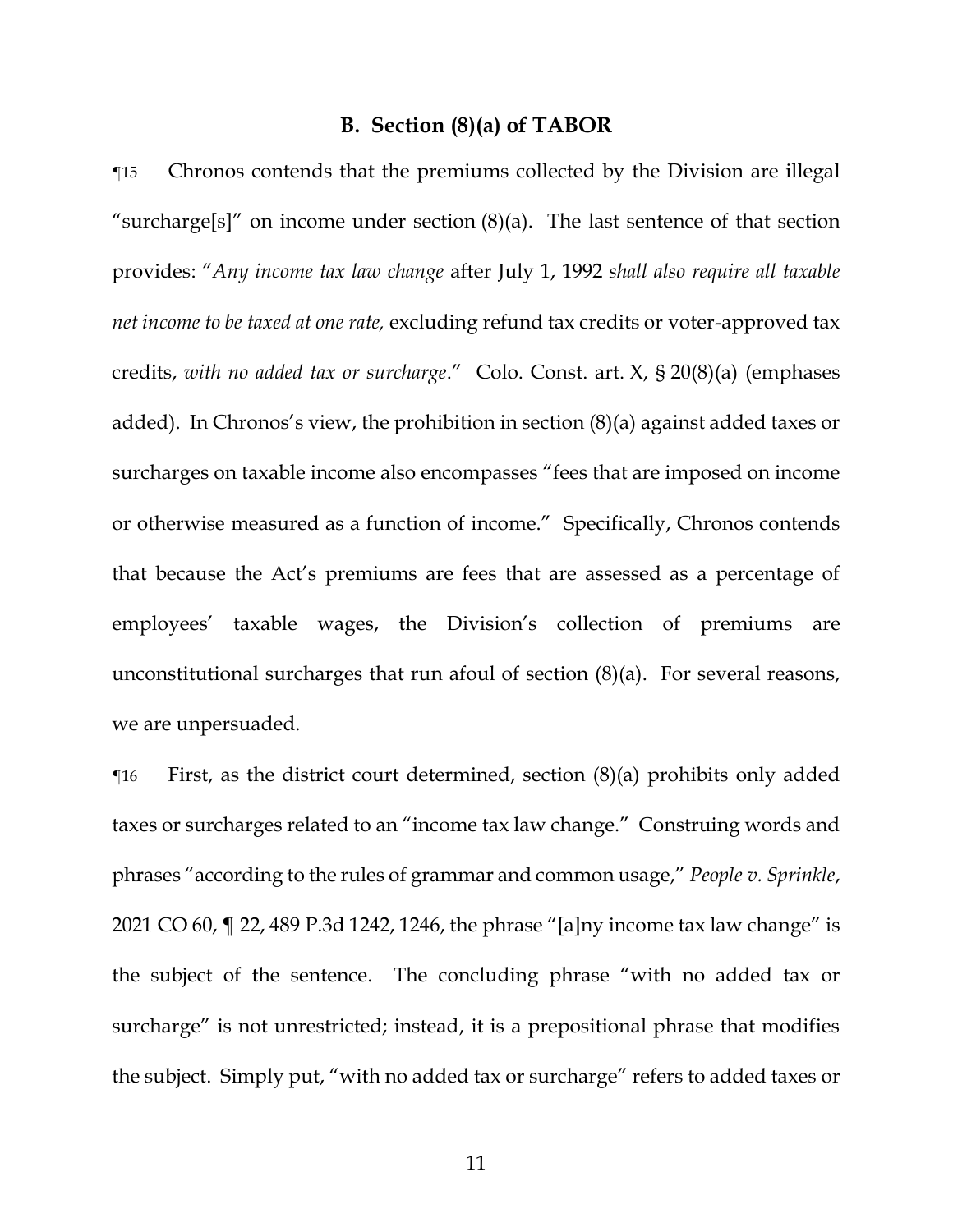surcharges associated with a "change" to an "income tax law." Accordingly, a tax or surcharge that does not pertain to a change to income tax law does not run afoul of section  $(8)(a)$ .

¶17 We note that our interpretation of the provision squarely aligns with the Blue Book's explanation of section (8)(a). The Blue Book placed its explanation of section (8)(a) under the heading "Prohibited Taxes" and informed voters that section (8)(a) "require[s] that any future state income tax law change have a single tax rate with no added surcharge." Legis. Council, Colo. Gen. Assemb., Rsch. Pub. No. 369, *An Analysis of 1992 Ballot Proposals* 5 (1992). This succinct explanation, which informed Colorado voters' understanding of the constitutional amendment, is clear. If the state makes a change to income tax law, it must tax at a single rate, and it cannot add a surcharge. If a surcharge is not associated with an income tax law change, then section  $(8)(a)$  is inapplicable.

¶18 Further, Chronos's reading of section (8)(a) divorces the term "surcharge" from the broader context of the provision. Chronos contends that "surcharge" should be construed broadly enough to include any fee on income. However, read in its entirety, section  $(8)(a)$  is only concerned with taxes. Indeed, section  $(8)(a)$ refers to a variation of the term "tax" on twelve occasions:

**(8) Revenue limits**. (a) New or increased transfer *tax* rates on real property are prohibited. No new state real property *tax* or local district income *tax* shall be imposed. Neither an income *tax* rate increase nor a new state definition of *taxable* income shall apply before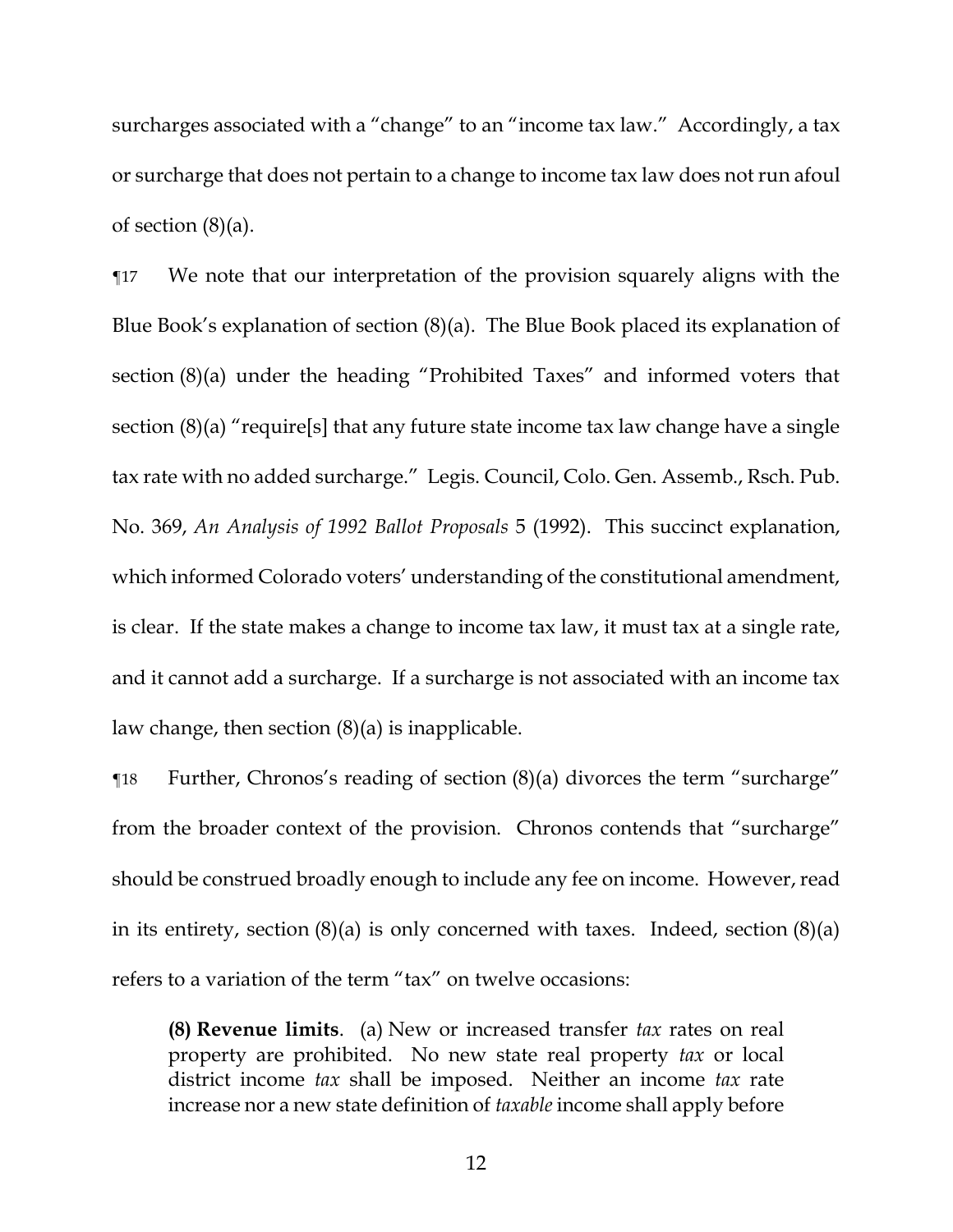the next *tax* year. Any income *tax* law change after July 1, 1992 shall also require all *taxable* net income to be *taxed* at one rate, excluding refund *tax* credits or voter-approved *tax* credits, with no added *tax* or surcharge.

Colo. Const. art. X, § 20(8)(a) (emphases added).

¶19 Viewed in the context of section (8)(a) as a whole, the term "surcharge" in the final phrase "with no added tax or surcharge" is most naturally interpreted as an added charge on income that is functionally akin to a tax—that is, a charge that is designed to "raise revenues for general governmental spending." *Barber v. Ritter*, 196 P.3d 238, 249 (Colo. 2008). A surcharge that is instead a fee imposed to "defray the cost of services provided to those charged," does not function like a tax and, therefore, falls outside of the scope of section (8)(a). *Id.* at 241.

 $\alpha$  Because the final sentence of section  $(8)(a)$  is limited in scope to changes to income tax laws and because the term "surcharge" in this provision refers only to charges that, like taxes, are designed to raise revenues to defray general governmental expenses, we reject Chronos's argument that the provision prohibits any and all fees calculated based on income. Rather, we hold that the final sentence of section (8)(a) only precludes added taxes and tax-like surcharges to taxable net income in connection with a change to income tax law.

## **C. Application**

¶21 Applying the above interpretation, we conclude that the Act does not run afoul of section (8)(a). Section (8)(a) is inapplicable here because the Act does not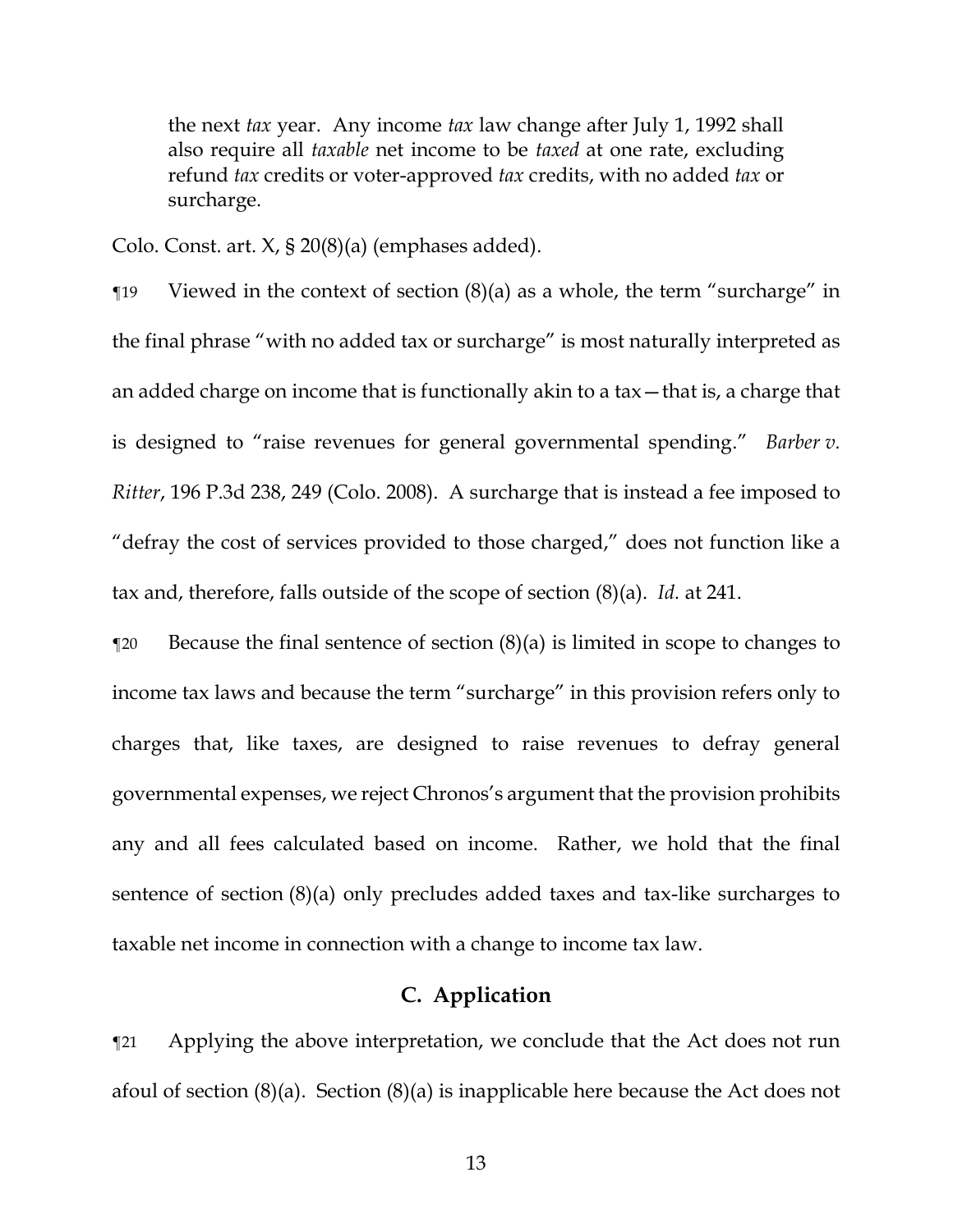represent any change to income tax law. The Blue Book characterized the Act as an update to federal and state labor and employment laws—namely, the Federal Family and Medical Leave Act, 29 U.S.C. § 2612(1), and the Colorado Healthy Families and Workplaces Act, § 8-13.3-403. *See* Legis. Council, Colo. Gen. Assemb., Rsch. Pub. No. 748-1, *2020 State Ballot Information Booklet* 55 (2020). Neither the Blue Book nor the statutory language ever refers to the premium as a tax on income. Additionally, Proposition 118 did not codify the Act in Title 39 of the Colorado Revised Statutes (concerning taxation), but rather in Title 8 (concerning labor and industry laws). The Act also housed the Division within the Colorado Department of Labor and Employment, § 8-13.3-508(1). These circumstances further indicate the Act was never understood to be a change to income tax law, either by Colorado voters or by the state.

¶22 True, a premium can be an unconstitutional tax on income even if the Act does not characterize the premium as a tax. But as Chronos conceded below, the premium is a fee, not a tax. And although the premium is assessed as a percentage of an employee's taxable wages, this is because the wage-replacement benefits that an eligible employee may receive under the Act hinge on the amount the employee earns.

¶23 Unlike a tax, which, as noted, is designed to raise revenues to defray general governmental expenses, the Act expressly provides that the premium at issue is a

14